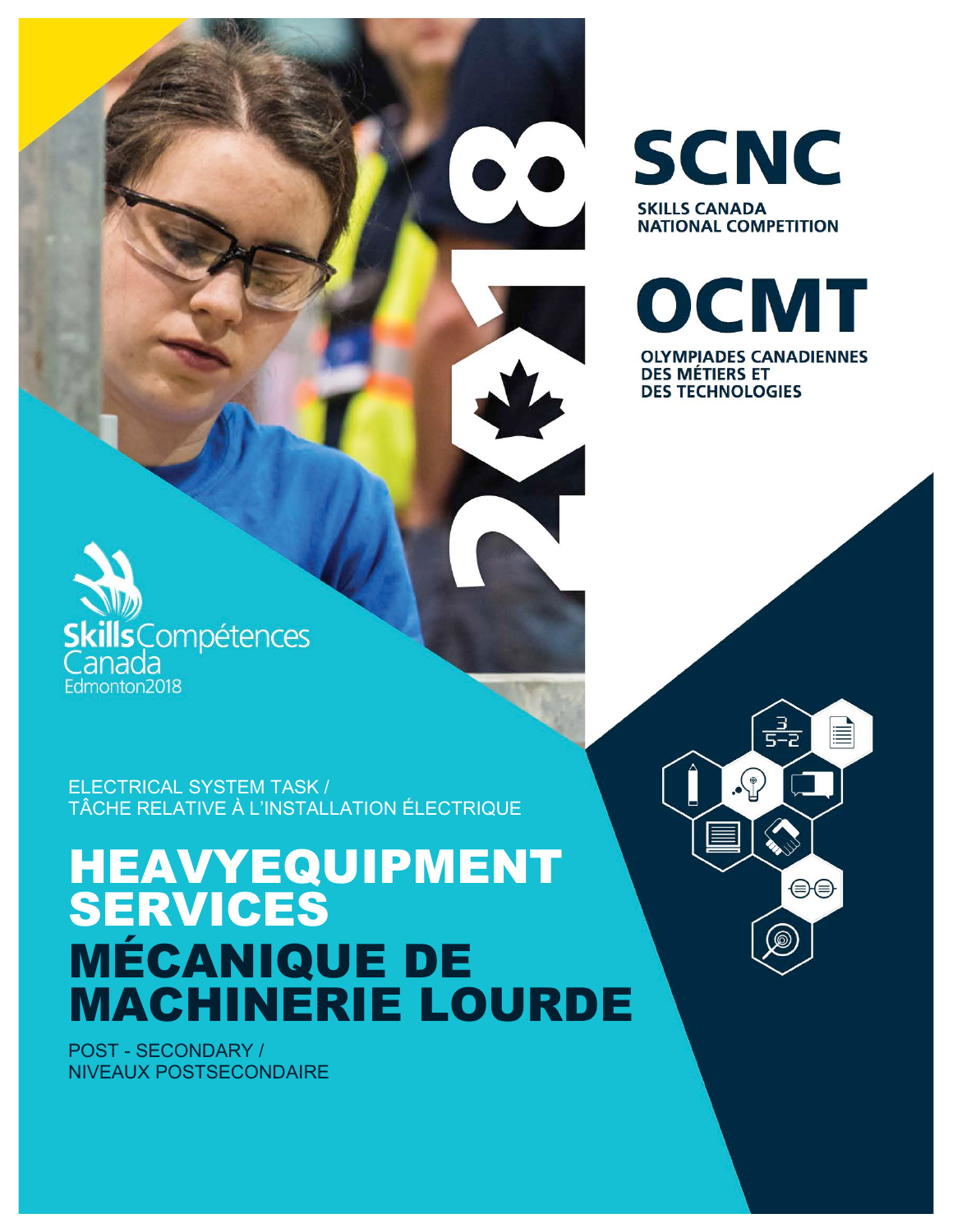

|                                                               | <b>Electrical System</b><br><b>TASK</b>                                                                                                                                                                                        |                                                                                                                                                                                                                                      | $(5 \text{ of } 6)$ |                   |
|---------------------------------------------------------------|--------------------------------------------------------------------------------------------------------------------------------------------------------------------------------------------------------------------------------|--------------------------------------------------------------------------------------------------------------------------------------------------------------------------------------------------------------------------------------|---------------------|-------------------|
|                                                               |                                                                                                                                                                                                                                | Start time<br><u> and a contract of</u> the starting of the starting of the starting of the starting of the starting of the starting of the starting of the starting of the starting of the starting of the starting of the starting |                     |                   |
|                                                               | Judge's name experience and the state of the state of the state of the state of the state of the state of the state of the state of the state of the state of the state of the state of the state of the state of the state of | Finish time<br><u> </u>                                                                                                                                                                                                              |                     |                   |
|                                                               |                                                                                                                                                                                                                                | <b>Competition Overview</b>                                                                                                                                                                                                          |                     |                   |
| <b>Time limit:</b><br><b>Equipment:</b><br>Number of tasks: 2 | 2 hours<br><b>Freightliner Truck</b>                                                                                                                                                                                           |                                                                                                                                                                                                                                      |                     |                   |
|                                                               | Task 1: Diagnose faulty lighting system.                                                                                                                                                                                       |                                                                                                                                                                                                                                      |                     | <b>Value 70 %</b> |

Task 2: Evaluate inoperative heater controls. **Value 30 %**

#### **General Instructions:**

The National Technical Committee (NTC) has all the materials you will need.

If you are unsure about any procedure, you may ask your judge for clarification. Marks may be deducted if the judge decides you should know the procedure.

Your judge will operate the machine for you for testing purposes.

Please be very specific with what you would like them to do.

Before you start, you must go through the following Hazard Assessment with your judge so that you will be able to work safely.



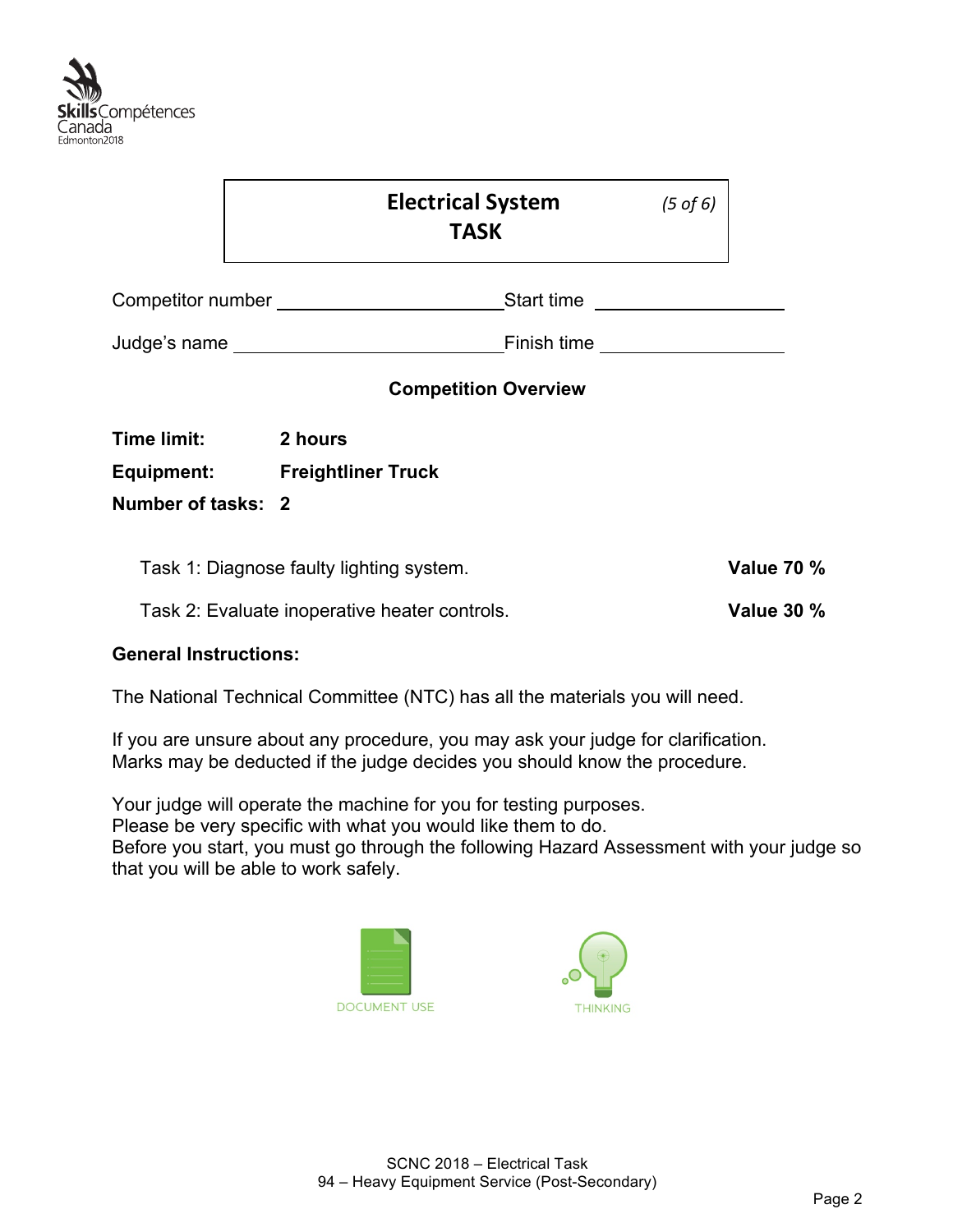

#### **Hazard Assessment:**

This Hazard Assessment is to discuss the following **6 hazards** and the counteractive measures you must take.

**Hazard 1:** You might slip while getting into and out of the cab.



- Use three points of contact at all times.
- Always face the cab.

**Hazard 2:** Shorting electrical connections might damage electrical components.



§ Do not short electrical components together.

**Hazard 3:** Sparks or ignition sources may cause the battery to explode.

- Do not generate sparks or bring ignition sources near the batteries.
- Wear a face shield.

**Hazard 4:** Battery electrolyte (sulfuric acid) is corrosive.

§



Wear a face shield, gloves and an apron when handling electrolyte.

**Hazard 5:** Moving components on the engine can catch loose clothing and hurt you.



Keep hands clear of moving components such as fan, pulleys, and belts.

**Hazard 6:** Power steering system can create extreme forces that could crush you.



§ Stay clear and keep others clear of pinch zones near the steering tires and steering linkages.

I have read this hazard assessment and the judge has explained it to me.

I understand the hazards and I will take precautions to avoid them.

**Competitor's name** 

**Judge's name** 

**Date**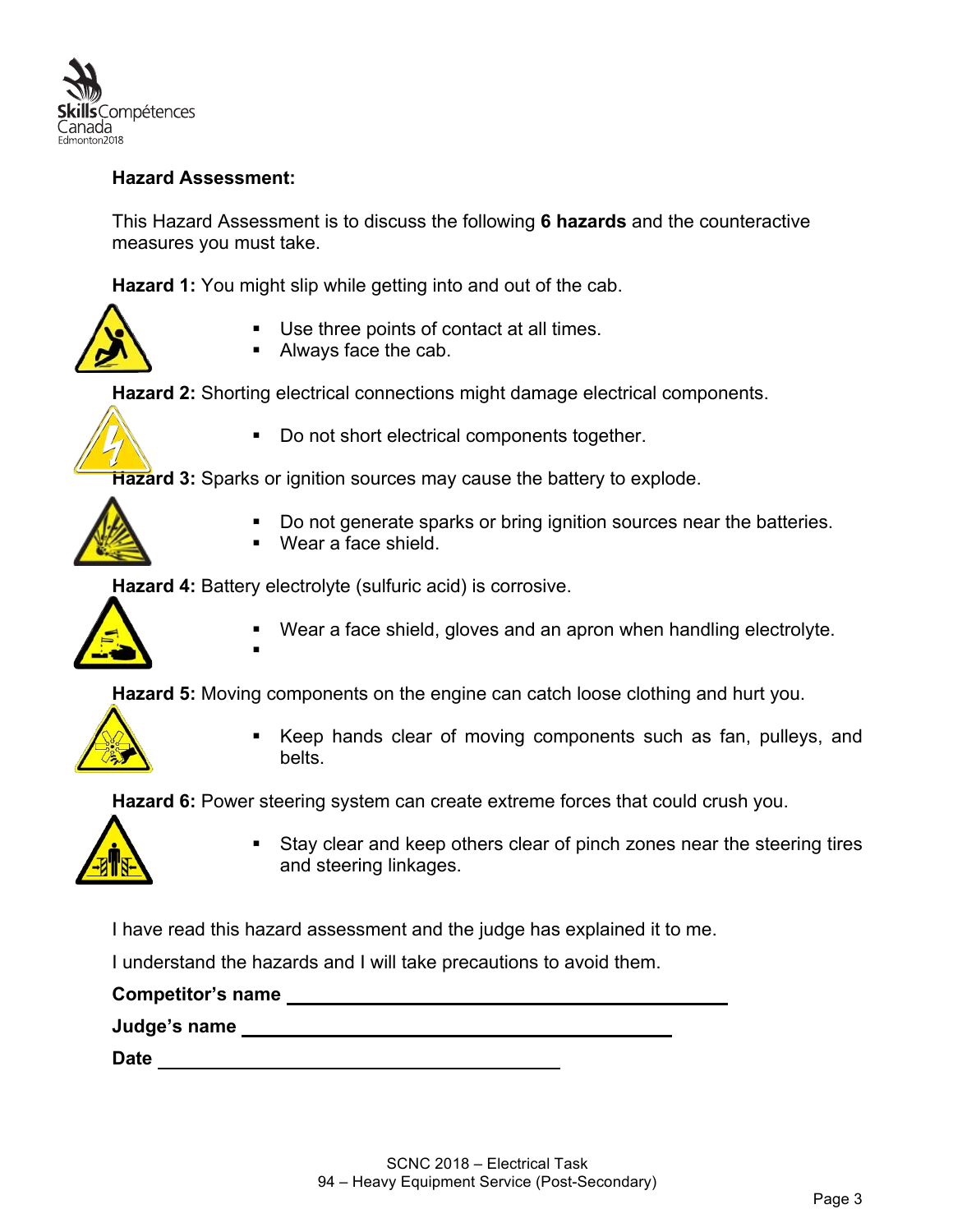

#### **Evaluation:**

Number of marks possible: **16.7**

| <b>Skills evaluated</b>                                           |
|-------------------------------------------------------------------|
|                                                                   |
| a. Use of safety equipment. Safe and clean workspace              |
| b. Use and interpretation of service manuals & schematic diagrams |
| c. Logical order of repair                                        |
| d. Proper use of tools                                            |
| e. Precise adjustment of components                               |
| f. Accurate measurements                                          |
| g. Superior Workmanship                                           |
| h. Identification of faults, codes, or components                 |



*If you cannot proceed with a task, ask your judge for assistance.* 



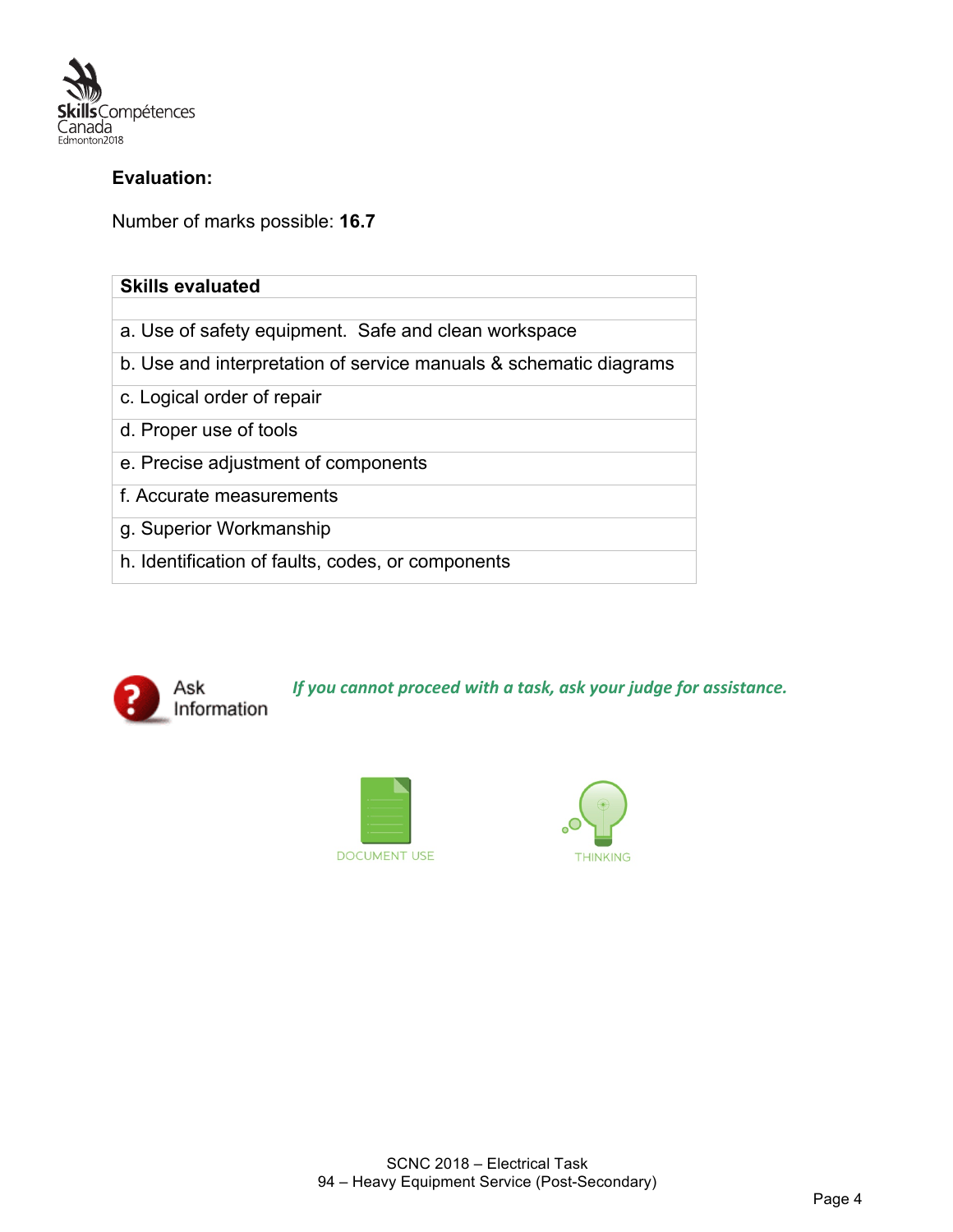

### **Task 1 of 2: Diagnose faulty lighting system. Value 70 %**

- 1. Follow the manufacturer's procedures to safely, appropriately, and accurately:
	- Diagnose faulty lighting system.
- 2. In point form; briefly record your findings and any adjustments or components that were out of specifications.

\_\_\_\_\_\_\_\_\_\_\_\_\_\_\_\_\_\_\_\_\_\_\_\_\_\_\_\_\_\_\_\_\_\_\_\_\_\_\_\_\_\_\_\_\_\_\_\_\_\_\_\_\_\_\_\_\_\_\_\_\_\_\_\_\_\_\_\_\_\_\_\_\_\_\_\_\_\_\_\_

\_\_\_\_\_\_\_\_\_\_\_\_\_\_\_\_\_\_\_\_\_\_\_\_\_\_\_\_\_\_\_\_\_\_\_\_\_\_\_\_\_\_\_\_\_\_\_\_\_\_\_\_\_\_\_\_\_\_\_\_\_\_\_\_\_\_\_\_\_\_\_\_\_\_\_\_\_\_\_\_

\_\_\_\_\_\_\_\_\_\_\_\_\_\_\_\_\_\_\_\_\_\_\_\_\_\_\_\_\_\_\_\_\_\_\_\_\_\_\_\_\_\_\_\_\_\_\_\_\_\_\_\_\_\_\_\_\_\_\_\_\_\_\_\_\_\_\_\_\_\_\_\_\_\_\_\_\_\_\_\_

\_\_\_\_\_\_\_\_\_\_\_\_\_\_\_\_\_\_\_\_\_\_\_\_\_\_\_\_\_\_\_\_\_\_\_\_\_\_\_\_\_\_\_\_\_\_\_\_\_\_\_\_\_\_\_\_\_\_\_\_\_\_\_\_\_\_\_\_\_\_\_\_\_\_\_\_\_\_\_\_

\_\_\_\_\_\_\_\_\_\_\_\_\_\_\_\_\_\_\_\_\_\_\_\_\_\_\_\_\_\_\_\_\_\_\_\_\_\_\_\_\_\_\_\_\_\_\_\_\_\_\_\_\_\_\_\_\_\_\_\_\_\_\_\_\_\_\_\_\_\_\_\_\_\_\_\_\_\_\_\_

\_\_\_\_\_\_\_\_\_\_\_\_\_\_\_\_\_\_\_\_\_\_\_\_\_\_\_\_\_\_\_\_\_\_\_\_\_\_\_\_\_\_\_\_\_\_\_\_\_\_\_\_\_\_\_\_\_\_\_\_\_\_\_\_\_\_\_\_\_\_\_\_\_\_\_\_\_\_\_\_

\_\_\_\_\_\_\_\_\_\_\_\_\_\_\_\_\_\_\_\_\_\_\_\_\_\_\_\_\_\_\_\_\_\_\_\_\_\_\_\_\_\_\_\_\_\_\_\_\_\_\_\_\_\_\_\_\_\_\_\_\_\_\_\_\_\_\_\_\_\_\_\_\_\_\_\_\_\_\_\_



*If you cannot proceed with a task, ask your judge for assistance.* 



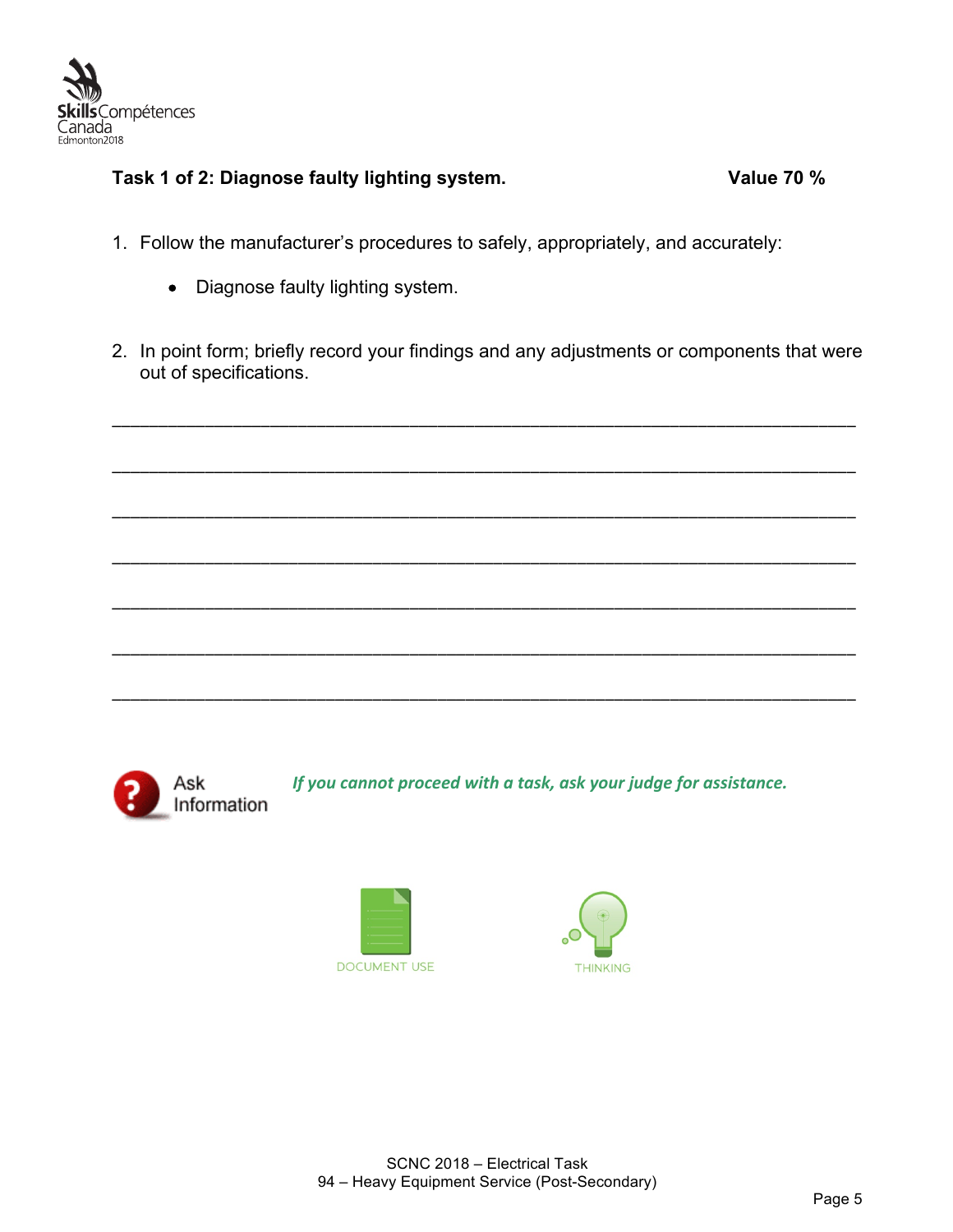

#### **Task 2 of 2: Evaluate inoperative heater controls. Value 30 %**

- 3. Follow the manufacturer's procedures to safely, appropriately, and accurately:
	- Evaluate inoperative heater controls.
- 4. In point form; briefly record your findings and any adjustments or components that were out of specifications.

\_\_\_\_\_\_\_\_\_\_\_\_\_\_\_\_\_\_\_\_\_\_\_\_\_\_\_\_\_\_\_\_\_\_\_\_\_\_\_\_\_\_\_\_\_\_\_\_\_\_\_\_\_\_\_\_\_\_\_\_\_\_\_\_\_\_\_\_\_\_\_\_\_\_\_\_\_\_\_\_

\_\_\_\_\_\_\_\_\_\_\_\_\_\_\_\_\_\_\_\_\_\_\_\_\_\_\_\_\_\_\_\_\_\_\_\_\_\_\_\_\_\_\_\_\_\_\_\_\_\_\_\_\_\_\_\_\_\_\_\_\_\_\_\_\_\_\_\_\_\_\_\_\_\_\_\_\_\_\_\_

\_\_\_\_\_\_\_\_\_\_\_\_\_\_\_\_\_\_\_\_\_\_\_\_\_\_\_\_\_\_\_\_\_\_\_\_\_\_\_\_\_\_\_\_\_\_\_\_\_\_\_\_\_\_\_\_\_\_\_\_\_\_\_\_\_\_\_\_\_\_\_\_\_\_\_\_\_\_\_\_

\_\_\_\_\_\_\_\_\_\_\_\_\_\_\_\_\_\_\_\_\_\_\_\_\_\_\_\_\_\_\_\_\_\_\_\_\_\_\_\_\_\_\_\_\_\_\_\_\_\_\_\_\_\_\_\_\_\_\_\_\_\_\_\_\_\_\_\_\_\_\_\_\_\_\_\_\_\_\_\_

\_\_\_\_\_\_\_\_\_\_\_\_\_\_\_\_\_\_\_\_\_\_\_\_\_\_\_\_\_\_\_\_\_\_\_\_\_\_\_\_\_\_\_\_\_\_\_\_\_\_\_\_\_\_\_\_\_\_\_\_\_\_\_\_\_\_\_\_\_\_\_\_\_\_\_\_\_\_\_\_

\_\_\_\_\_\_\_\_\_\_\_\_\_\_\_\_\_\_\_\_\_\_\_\_\_\_\_\_\_\_\_\_\_\_\_\_\_\_\_\_\_\_\_\_\_\_\_\_\_\_\_\_\_\_\_\_\_\_\_\_\_\_\_\_\_\_\_\_\_\_\_\_\_\_\_\_\_\_\_\_

\_\_\_\_\_\_\_\_\_\_\_\_\_\_\_\_\_\_\_\_\_\_\_\_\_\_\_\_\_\_\_\_\_\_\_\_\_\_\_\_\_\_\_\_\_\_\_\_\_\_\_\_\_\_\_\_\_\_\_\_\_\_\_\_\_\_\_\_\_\_\_\_\_\_\_\_\_\_\_\_